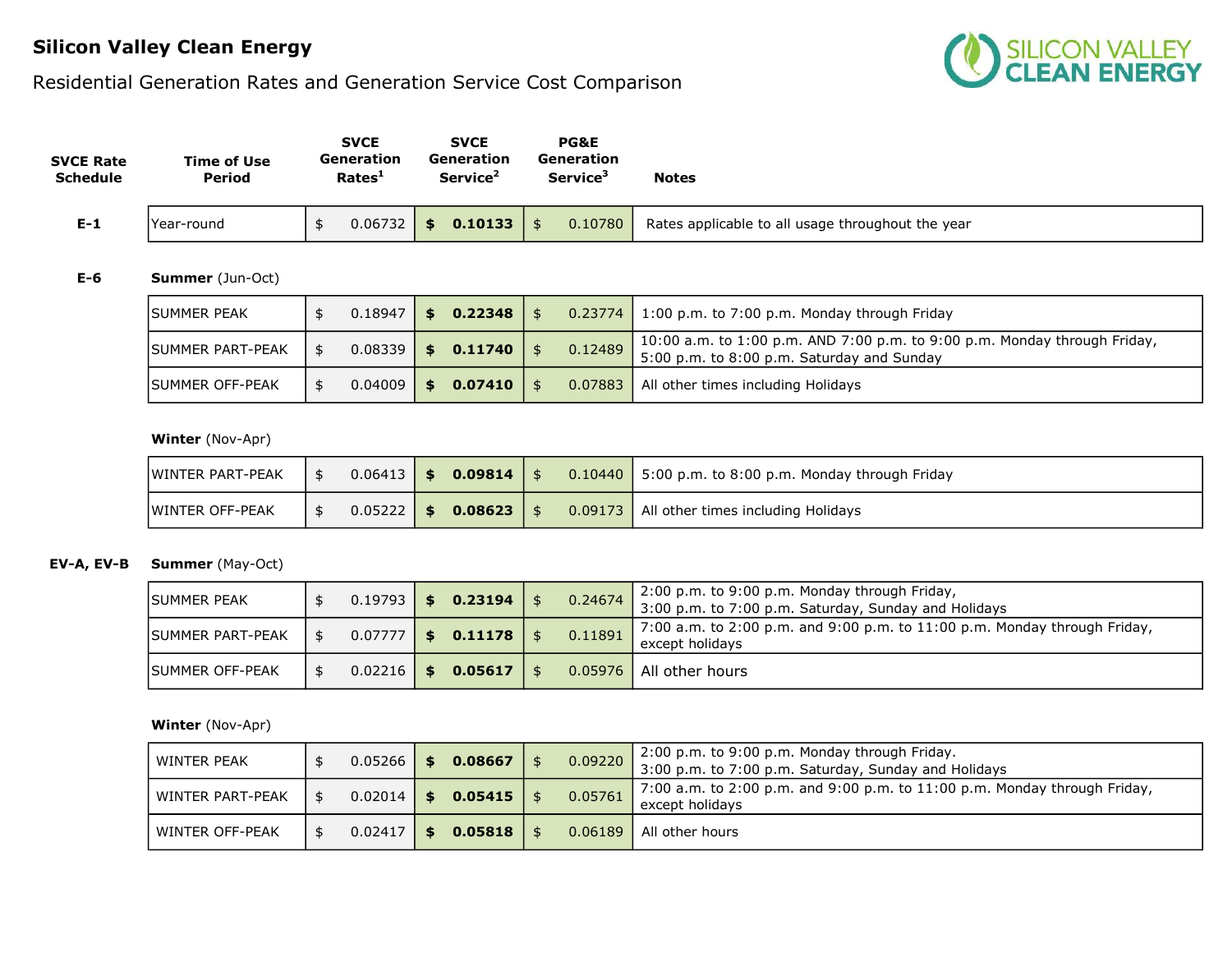## Silicon Valley Clean Energy

## Residential Generation Rates and Generation Service Cost Comparison



|                  |             | <b>SVCE</b>        | <b>SVCE</b>          | <b>PG&amp;E</b>      |              |
|------------------|-------------|--------------------|----------------------|----------------------|--------------|
| <b>SVCE Rate</b> | Time of Use | Generation         | Generation           | Generation           |              |
| Schedule         | Period      | Rates <sup>1</sup> | Service <sup>2</sup> | Service <sup>3</sup> | <b>Notes</b> |

E-TOU-A Summer (Jun-Sep)

| <b>ISUMMER PEAK</b>     |  | $0.14506$ \$ 0.17907 \$     |  | $\vert 0.19050 \vert$ 3:00 p.m. to 8:00 p.m. Monday through Friday |
|-------------------------|--|-----------------------------|--|--------------------------------------------------------------------|
| <b>ISUMMER OFF-PEAK</b> |  | $0.07402$   \$ 0.10803   \$ |  | <b>0.11493</b> All other times including Holidays                  |

#### Winter (Oct-May)

| <b>IWINTER PEAK</b> |  | $0.06296$ \$ 0.09697 \$ |  | $\vert 0.10316 \vert 3.00 \vert p.m.$ to 8:00 p.m. Monday through Friday |
|---------------------|--|-------------------------|--|--------------------------------------------------------------------------|
| WINTER OFF-PEAK     |  | $0.04953$ \$ 0.08354 \$ |  | <b>0.08887</b> All other times including Holidays                        |

## E-TOU-B Summer (Jun-Sep)

| ISUMMER PEAK            |  | $0.16563$   \$ 0.19964   \$ |  | $\sqrt{0.21238}$ 4:00 p.m. to 9:00 p.m. Monday through Friday |
|-------------------------|--|-----------------------------|--|---------------------------------------------------------------|
| <b>ISUMMER OFF-PEAK</b> |  | $0.06875$   \$ 0.10276   \$ |  | 0.10932   All other times including Holidays                  |

#### Winter (Oct-May)

| <b>IWINTER PEAK</b>     |  | $0.06520$   \$ 0.09921   \$ |  | $0.10554$   4:00 p.m. to 9:00 p.m. Monday through Friday |
|-------------------------|--|-----------------------------|--|----------------------------------------------------------|
| <b>IWINTER OFF-PEAK</b> |  | $0.04753$   \$ 0.08154   \$ |  | 0.08674   All other times including Holidays             |

#### E-TOU-C Summer (Jun-Sep)

| <b>ISUMMER PEAK</b>    |         |      | $0.12245$   \$ 0.15646   \$ |  | $0.16645$ 4:00 p.m. to 9:00 p.m. everyday |
|------------------------|---------|------|-----------------------------|--|-------------------------------------------|
| <b>SUMMER OFF-PEAK</b> | 0.06282 | - \$ | $0.09683$   \$              |  | 0.10301   All other times                 |

#### Winter (Oct-May)

| <b>WINTER PEAK</b>      |  | $0.06938$   \$ 0.10339   \$ |  | $\vert 0.10999 \vert 4:00 \vert p.m.$ to 9:00 p.m. everyday |
|-------------------------|--|-----------------------------|--|-------------------------------------------------------------|
| <b>IWINTER OFF-PEAK</b> |  | $0.05309$   \$ 0.08710   \$ |  | 0.09266   All other times                                   |